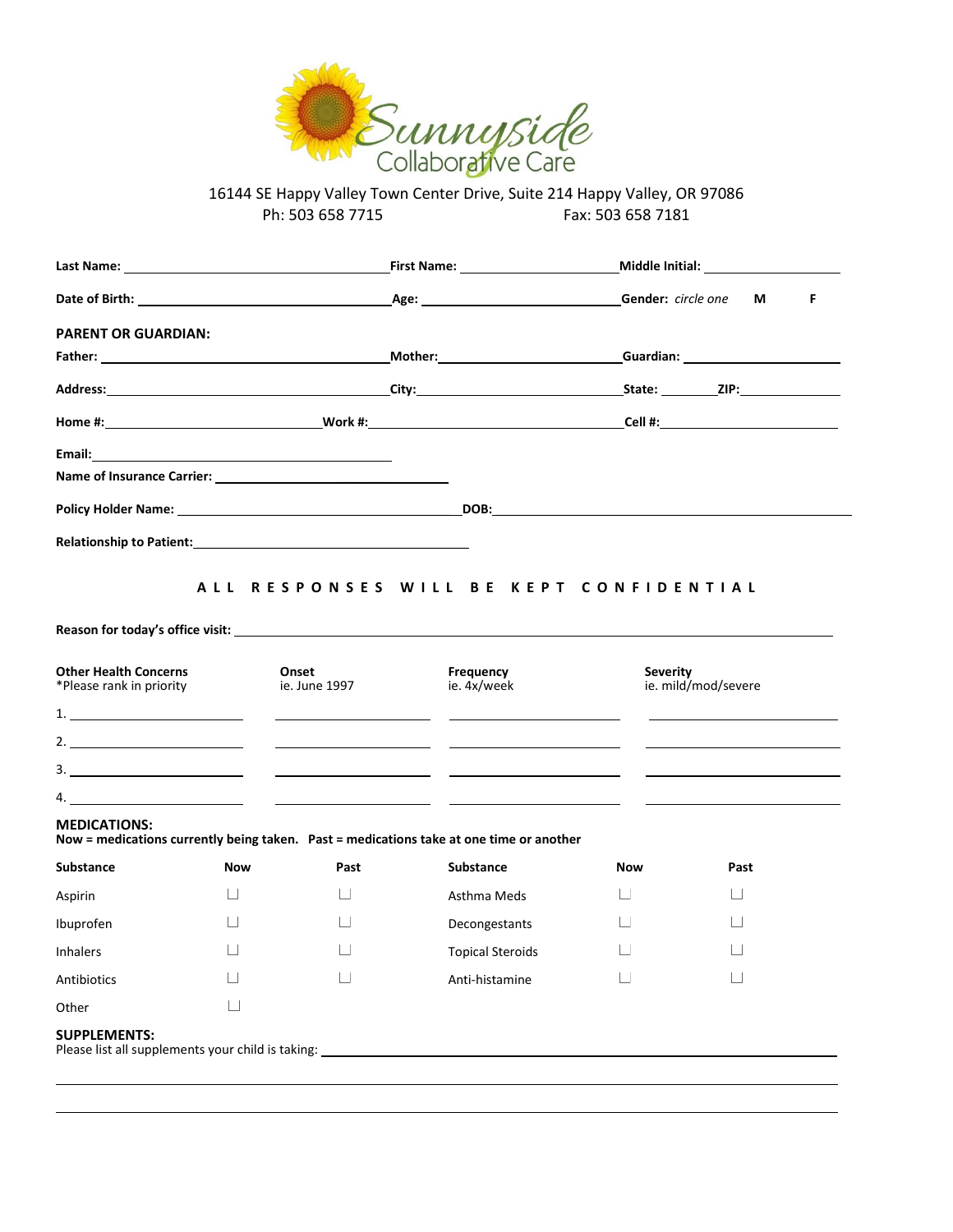

#### **SPECIAL STUDIES:**

| <b>Special Studies</b> | <b>Normal</b> | <b>Results</b> | <b>Not Tested</b> |
|------------------------|---------------|----------------|-------------------|
| <b>Hearing Test</b>    | v             | N              | Not Tested        |
| Vision Test            | v             | N              | Not Tested        |
| Speech Impediments     | ν             | N              | Past              |
| Learning Impediments   | v             | N              | Don't Know        |

#### **MEDICAL HISTORY:**

| Does your child have any allergies to foods, drugs or other allergens in your environment (cats, mold, dust)? |  |  |  |  |  |
|---------------------------------------------------------------------------------------------------------------|--|--|--|--|--|
|---------------------------------------------------------------------------------------------------------------|--|--|--|--|--|

If Yes, list and explain:

 $\overline{a}$ 

 $\overline{\phantom{0}}$ 

**Has your child ever had:** *Check those that are applicable.*

| Chicken Pox        | Measels              | <b>Frequent Colds</b> |
|--------------------|----------------------|-----------------------|
| <b>Tonsillitis</b> | <b>Scarlet Fever</b> | Pneumonia             |
| Eczema             | Ear Infections       | <b>Bronchitis</b>     |
| Rubella            | Croup                | Asthma                |
| Mumps              | Other                |                       |

**Injuries/Surgeries/Hospitalizations:** *Please list below.*

|          | <b>BIRTH HISTORY:</b>                                            |                 |                      |                                                                                                                                                                                                                                                                                                                                                       |                    |                  |
|----------|------------------------------------------------------------------|-----------------|----------------------|-------------------------------------------------------------------------------------------------------------------------------------------------------------------------------------------------------------------------------------------------------------------------------------------------------------------------------------------------------|--------------------|------------------|
|          | Mother's age at birth: _______________                           |                 |                      |                                                                                                                                                                                                                                                                                                                                                       |                    |                  |
|          | Mother's health during pregnancy:                                |                 |                      |                                                                                                                                                                                                                                                                                                                                                       |                    |                  |
|          | Bleeding                                                         | Nausea          |                      | Physical or Emotional Trauma                                                                                                                                                                                                                                                                                                                          |                    | Illness          |
|          | Hypertension                                                     | <b>Diabetes</b> |                      | Thyroid Problems                                                                                                                                                                                                                                                                                                                                      |                    |                  |
|          | Cigarettes, alcohol, drugs                                       |                 |                      |                                                                                                                                                                                                                                                                                                                                                       |                    |                  |
| Term:    | <b>Eull</b>                                                      |                 | Premature            |                                                                                                                                                                                                                                                                                                                                                       | Late               |                  |
|          | Weight at Birth                                                  |                 | Length of Labor      |                                                                                                                                                                                                                                                                                                                                                       | Complications: Y N |                  |
|          | As a newborn, did your child have any of the following problems? |                 |                      |                                                                                                                                                                                                                                                                                                                                                       |                    |                  |
|          | Jaundice                                                         | Rashes          | Cerebral Palsy       |                                                                                                                                                                                                                                                                                                                                                       | Seizures           | Diarrhea         |
|          | Colic                                                            | Birth Injuries  | <b>Birth Defects</b> |                                                                                                                                                                                                                                                                                                                                                       | Fever              | <b>Blue Baby</b> |
|          | Allergies                                                        | Other           |                      |                                                                                                                                                                                                                                                                                                                                                       |                    |                  |
| Feeding: |                                                                  |                 |                      |                                                                                                                                                                                                                                                                                                                                                       |                    |                  |
|          | <b>Breast Fed</b>                                                | How Long?       | <b>Formula:</b> Milk | $or$ and $\overline{or}$ and $\overline{or}$ and $\overline{or}$ and $\overline{or}$ and $\overline{or}$ and $\overline{or}$ and $\overline{or}$ and $\overline{or}$ and $\overline{or}$ and $\overline{or}$ and $\overline{or}$ and $\overline{or}$ and $\overline{or}$ and $\overline{or}$ and $\overline{or}$ and $\overline{or}$ and $\overline{$ | Soy                |                  |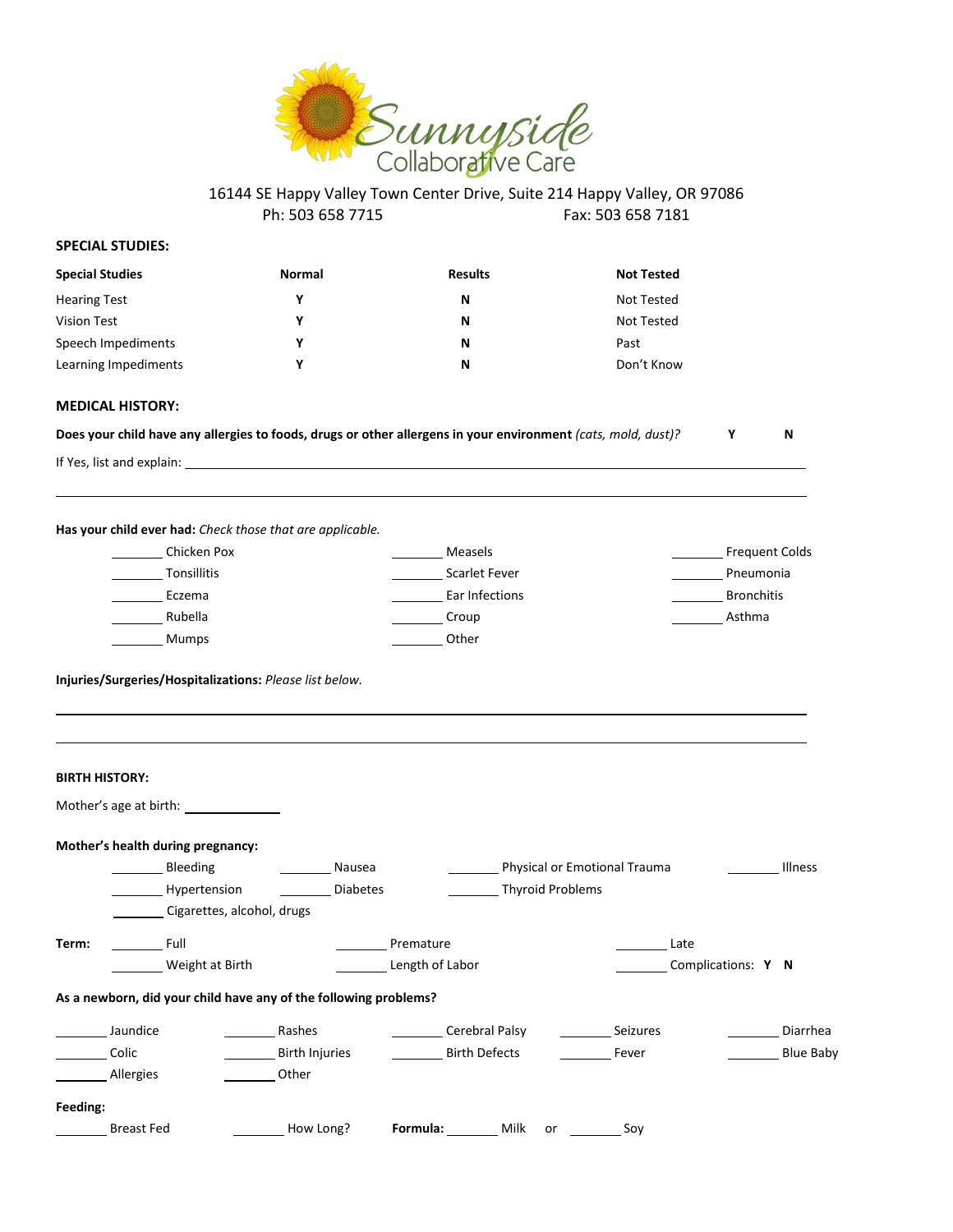

|                                                                                                                                                                                                                               | Ph: 503 658 7715 |        | 16144 SE Happy Valley Town Center Drive, Suite 214 Happy Valley, OR 97086                                                                                                                                                                 | Fax: 503 658 7181                                 |                              |
|-------------------------------------------------------------------------------------------------------------------------------------------------------------------------------------------------------------------------------|------------------|--------|-------------------------------------------------------------------------------------------------------------------------------------------------------------------------------------------------------------------------------------------|---------------------------------------------------|------------------------------|
| Age Began:<br>Solid Foods<br><b>Example 21 Sitting</b>                                                                                                                                                                        |                  |        | <b>Example 10</b> Crawling <b>Constant Constant Constant Constant Constant Constant Constant Constant Constant Constant Constant Constant Constant Constant Constant Constant Constant Constant Constant Constant Constant Constant C</b> |                                                   | <b>Example 2 First Words</b> |
|                                                                                                                                                                                                                               |                  |        |                                                                                                                                                                                                                                           |                                                   |                              |
|                                                                                                                                                                                                                               |                  |        |                                                                                                                                                                                                                                           |                                                   |                              |
| <b>IMMUNIZATIONS:</b><br>Please fill in with the appropriate letter: $U = UP TO DATE$ P = PARTIAL N = NOT DONE                                                                                                                |                  |        |                                                                                                                                                                                                                                           |                                                   |                              |
| Pre-School:                                                                                                                                                                                                                   |                  |        |                                                                                                                                                                                                                                           |                                                   |                              |
| HBV(hepatitis B)                                                                                                                                                                                                              |                  |        | Hib(hemophilus influenza type B                                                                                                                                                                                                           |                                                   | HAV(hepatits A)              |
| IPV(polio)                                                                                                                                                                                                                    |                  |        | MMR(measles, mumps, rubella)                                                                                                                                                                                                              |                                                   | Varicella (chicken pox       |
| PCV(pneumococcal bacteria)                                                                                                                                                                                                    |                  |        | DTap(diphtheria, tetanus, pertussis)                                                                                                                                                                                                      |                                                   |                              |
| <b>School Age:</b>                                                                                                                                                                                                            |                  |        |                                                                                                                                                                                                                                           |                                                   |                              |
| Td (tetanus, diphtheria)                                                                                                                                                                                                      |                  |        | MCV4 (meningitis)                                                                                                                                                                                                                         |                                                   |                              |
| Other:                                                                                                                                                                                                                        |                  |        |                                                                                                                                                                                                                                           |                                                   |                              |
| Influenza                                                                                                                                                                                                                     |                  |        | <b>Travel Vaccines</b>                                                                                                                                                                                                                    |                                                   |                              |
|                                                                                                                                                                                                                               |                  |        |                                                                                                                                                                                                                                           |                                                   |                              |
| <b>SOCIAL HISTORY:</b>                                                                                                                                                                                                        |                  |        |                                                                                                                                                                                                                                           |                                                   |                              |
| Are parents divorced/separated (circle one)? Y                                                                                                                                                                                |                  |        | $N$ and $N$                                                                                                                                                                                                                               | Whom does the child live with?                    |                              |
|                                                                                                                                                                                                                               |                  |        |                                                                                                                                                                                                                                           |                                                   |                              |
| How would you describe the child's                                                                                                                                                                                            |                  |        |                                                                                                                                                                                                                                           |                                                   |                              |
|                                                                                                                                                                                                                               |                  |        |                                                                                                                                                                                                                                           |                                                   |                              |
|                                                                                                                                                                                                                               |                  |        |                                                                                                                                                                                                                                           |                                                   |                              |
|                                                                                                                                                                                                                               |                  |        |                                                                                                                                                                                                                                           |                                                   |                              |
| LIFESTYLE:                                                                                                                                                                                                                    |                  |        |                                                                                                                                                                                                                                           |                                                   |                              |
| Does your child watch TV?                                                                                                                                                                                                     | Υ                | Ν      |                                                                                                                                                                                                                                           | How many hours per day?                           |                              |
| Does your child read?                                                                                                                                                                                                         | Υ                | Ν      |                                                                                                                                                                                                                                           | How many hours per day?                           |                              |
| Play video games?                                                                                                                                                                                                             | Υ                | Ν      |                                                                                                                                                                                                                                           | How many hours per day? ______________            |                              |
| Does your child play sports?                                                                                                                                                                                                  | Υ                | N      |                                                                                                                                                                                                                                           | How many hours per week? ______________           |                              |
| Is your child attending: circle one                                                                                                                                                                                           | Daycare          | School | <b>Home School</b>                                                                                                                                                                                                                        |                                                   |                              |
| What are your child's favorite activities? Department of the control of the control of the control of the control of the control of the control of the control of the control of the control of the control of the control of |                  |        |                                                                                                                                                                                                                                           |                                                   |                              |
| Anyone in your house smoke?                                                                                                                                                                                                   | Υ                | Ν      |                                                                                                                                                                                                                                           |                                                   |                              |
| Are there pets at home?                                                                                                                                                                                                       | Υ                | N      | What kind?                                                                                                                                                                                                                                | <u> 1989 - Johann Barn, mars et al. (b. 1989)</u> |                              |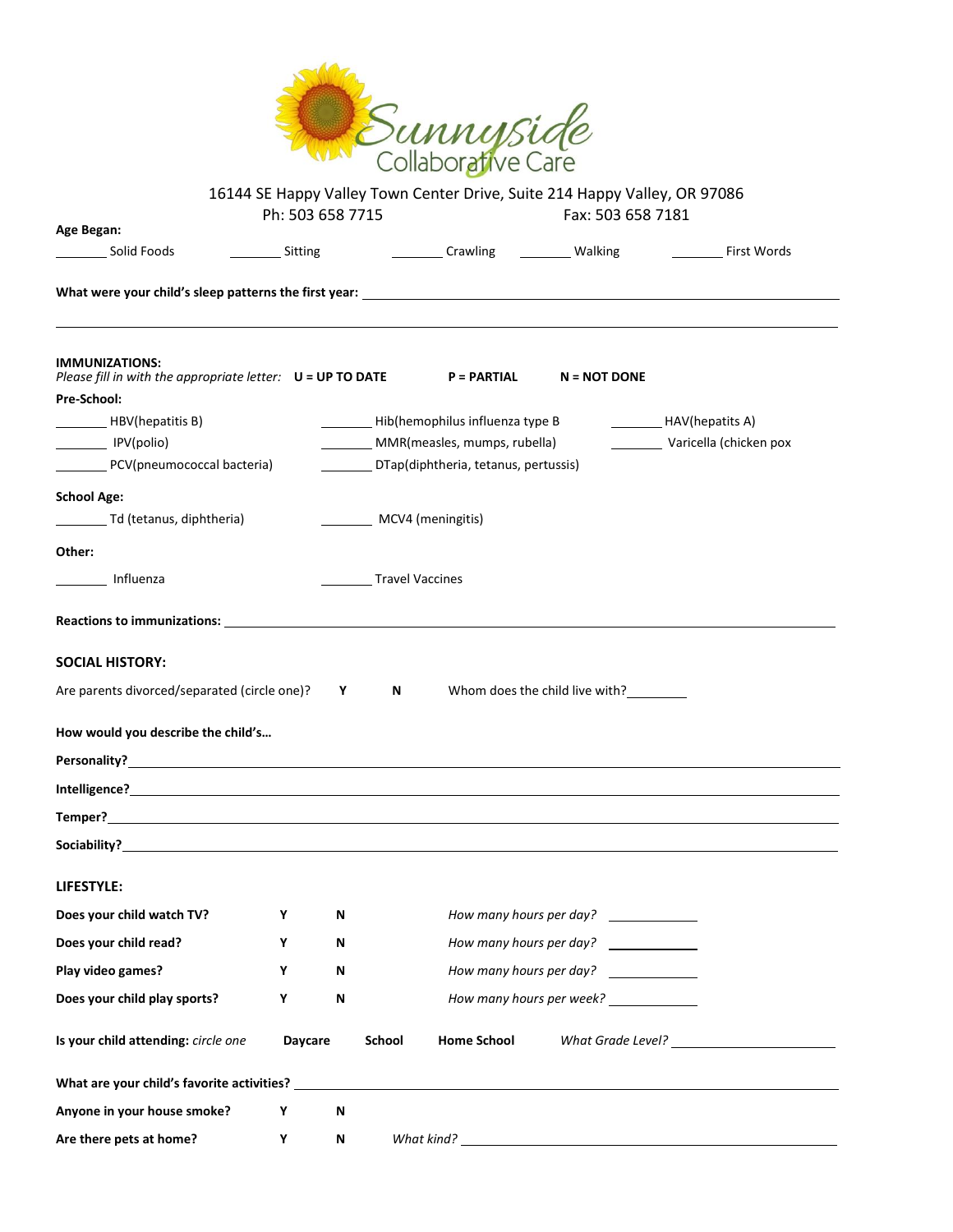

| <b>TYPICAL DIET:</b>               |       | 111' הרו סרט כמר                                              |   |       |           | <b>1 av.</b> 202 020 1 TOT |               |              |
|------------------------------------|-------|---------------------------------------------------------------|---|-------|-----------|----------------------------|---------------|--------------|
|                                    |       |                                                               |   |       |           |                            |               |              |
|                                    |       |                                                               |   |       |           |                            |               |              |
|                                    |       |                                                               |   |       |           |                            |               |              |
|                                    |       |                                                               |   |       |           |                            |               |              |
|                                    |       |                                                               |   |       |           |                            |               |              |
| If YES, please explain:            |       | Does your child have any food intolerance's that you know of? | Υ |       | N         |                            |               |              |
| <b>FAMILY HISTORY:</b>             |       |                                                               |   |       |           |                            |               |              |
| <b>Heart Disease</b>               |       | <b>Diabetes</b>                                               |   |       |           | <b>Birth Defects</b>       | <b>Cancer</b> |              |
| Mental Illnesss                    |       | Hypertension                                                  |   |       | Arthritis |                            |               | Tuberculosis |
| _Allergies                         |       | Hay Fever                                                     |   |       | Eczema    |                            | <b>Other</b>  |              |
|                                    |       |                                                               |   |       |           |                            |               |              |
| <b>SYMPTOMS:</b><br>Please circle: |       | $Y = a$ condition your child has now<br>$N = never had$       |   |       |           | $P = has had in the past$  |               |              |
| <b>Hives</b>                       | Y P N | <b>Burning of urine</b>                                       |   | Y P N |           | <b>Bloody urine</b>        |               | Y P N        |
| Eczema                             | Y P N | <b>Frequent urination</b>                                     |   | Y P N |           | <b>Cries easily</b>        |               | Y P N        |
| <b>Bleeding gums</b>               | Y P N | <b>Heart murmur</b>                                           |   | Y P N |           | <b>Nervous</b>             |               | Y P N        |
| <b>Nose bleeds</b>                 | Y P N | <b>Vomiting spells</b>                                        |   | Y P N |           | Sleep problems             |               | Y P N        |
| Acne                               | Y P N | Anemia                                                        |   | Y P N |           | <b>Night sweats</b>        |               | Y P N        |
| <b>High fever</b>                  | Y P N | <b>Stomach aches</b>                                          |   | Y P N |           | Sensitive to light         |               | Y P N        |
| <b>Chronic rash</b>                | Y P N | Jaundice                                                      |   | Y P N |           | Body/breath odor           |               | Y P N        |
| <b>Hearing loss</b>                | Y P N | <b>Easy bruising</b>                                          |   | Y P N |           | Motion/car sick            |               | Y P N        |
| <b>Diarrhea</b>                    | Y P N | <b>Flat feet</b>                                              |   | Y P N |           | No appetite                |               | Y P N        |

**Sore throats Y P N Constipation Y P N Nightmares Y P N Gas Y P N Canker sores Y P N Wheezing Y P N Joint pains Y P N Cough Y P N Dizzy spells Y P N Hair loss Y P N Frequent headaches Y P N Frequent colds Y P N Unusual fears Y P N Bleeding tendency Y P N Excessive fatigue Y P N**

**Does your child have any other conditions not mentioned?**

l l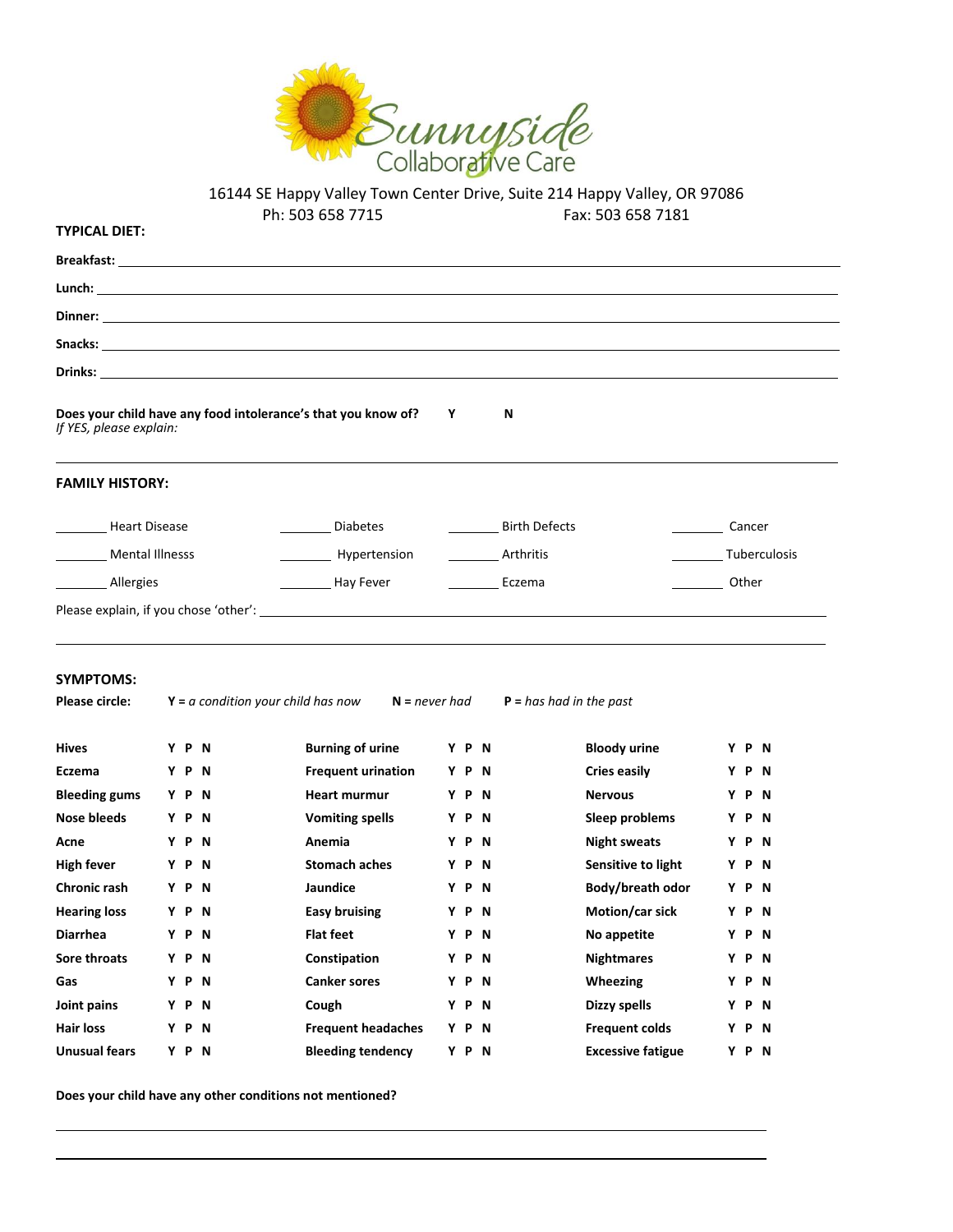

## **ACKNOWLEDGEMENT OF RECEIPT OF NOTICE OF PRIVACY PRACTICES**

I acknowledge that I have reviewed the Notice of Privacy Practices of Sunnyside Collaborative Care

(Please initial one of the following options and sign below.)

\_\_\_\_\_\_\_\_\_\_ I wish to receive a paper copy of Privacy Notice.

\_\_\_\_\_\_\_\_\_\_ I do not request a copy of the Privacy Notice at this time. I acknowledge that I can

request a copy at any time and the Privacy Notice is posted in the office.

## **PATIENT CONSENT TO TREATMENT**

Patient's Name \_\_\_\_\_\_\_\_\_\_\_\_\_\_\_\_\_\_\_\_\_\_\_\_\_\_\_\_\_\_\_\_\_\_\_\_\_\_\_\_\_\_\_\_\_ Date of Birth \_\_\_\_\_/\_\_\_\_\_\_/\_\_\_\_\_\_

A patient coming to Sunnyside Collaborative Care to see a provider gives his/her permission and authority for care by them in accordance with appropriate test, diagnosis, and analysis. The patient assumes all responsibility/liability if the patient does not report on health forms any past medical history, illnesses, medicines, or allergies.

I hereby consent to the provision of diagnosis, care, and/or treatment by **Sunnyside Collaborative Care Provider's** I hereby acknowledge and confirm that I am mentally capable of giving informed consent to the provision of the diagnosis, care and/or treatment and am not subject to duress or undue influence.

Right to Refuse Treatment: In giving my general consent to treatment, I understand that I retain the right to refuse any particular examination, test, procedure, treatment, therapy or medication recommended or deemed medically necessary by my individual treating health care providers.

\_\_\_\_\_\_\_\_\_\_\_\_\_\_\_\_\_\_\_\_\_\_\_\_\_\_\_\_\_\_\_\_\_\_\_\_\_\_\_\_\_\_\_\_\_\_\_ \_\_\_\_\_\_\_\_\_\_\_\_\_\_\_\_\_\_\_\_\_\_\_\_\_\_\_\_\_

Signature of Patient or Person Date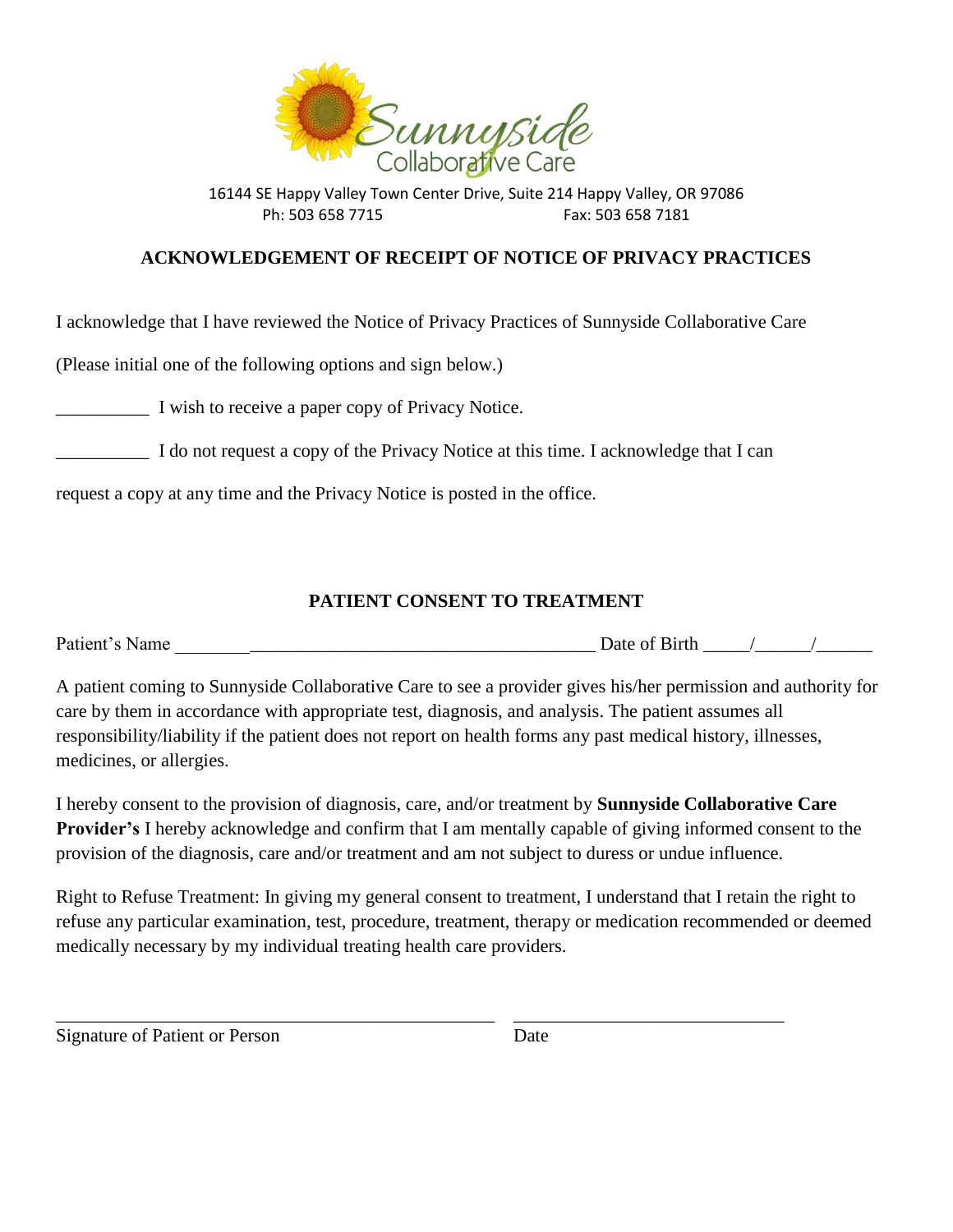

## **PLEASE READ THIS DOCUMENT CAREFULLY. BY EXECUTING THIS CONTRACT, YOU AGREE TO ALL RIGHTS, DUTIES, AND RESPONSIBILITIES STATED HEREIN.**

1. **If You Do Not Have Insurance.** All payments are to be paid at the time of services.

2. **If You Have Insurance.** All deductibles and co-payments are to be paid at the time of service.

3. **Cash Patient.** All payments are to be paid at the time of services. You are a cash patient until you submit insurance cards, and SCC qualifies and accepts your insurance coverage.

4. **Reasonable Fees.** SCC fees are usual, customary, and reasonable according to professional industry standard, and, therefore, are covered up to the maximum allowance determined by each carrier.

5**. Patient Financial Responsibilities:**

A. **Patient Responsibility for Uncovered Claims/Services.** If your carrier has not paid within ninety (90) days of submission, you accept responsibility for payment in full of any outstanding balance. If services are not covered by your insurance, patient is responsible for the non-covered services. It is your responsibility to know what your insurance does and does not cover.

B. **Patient Responsible for Cost of Recovery**. If your account with SCC is delinquent more than five months and no payments have to established, SCC will take legal action to recovery the full amount owed.

\_\_\_\_\_\_\_\_\_\_\_\_\_\_\_\_\_\_\_\_\_\_\_\_\_\_\_\_\_\_\_\_\_\_\_\_\_\_\_\_\_\_\_ \_\_\_\_\_\_\_\_\_\_\_\_\_\_\_\_\_\_\_\_\_\_\_\_\_

Patient Signature Date

\_\_\_\_\_\_\_\_\_\_\_\_\_\_\_\_\_\_\_\_\_\_\_\_\_\_\_\_\_\_\_\_\_\_\_\_\_\_\_\_\_\_\_ \_\_\_\_\_\_\_\_\_\_\_\_\_\_\_\_\_\_\_\_\_\_\_\_\_

Signature of Responsible Party or Guardian Date: